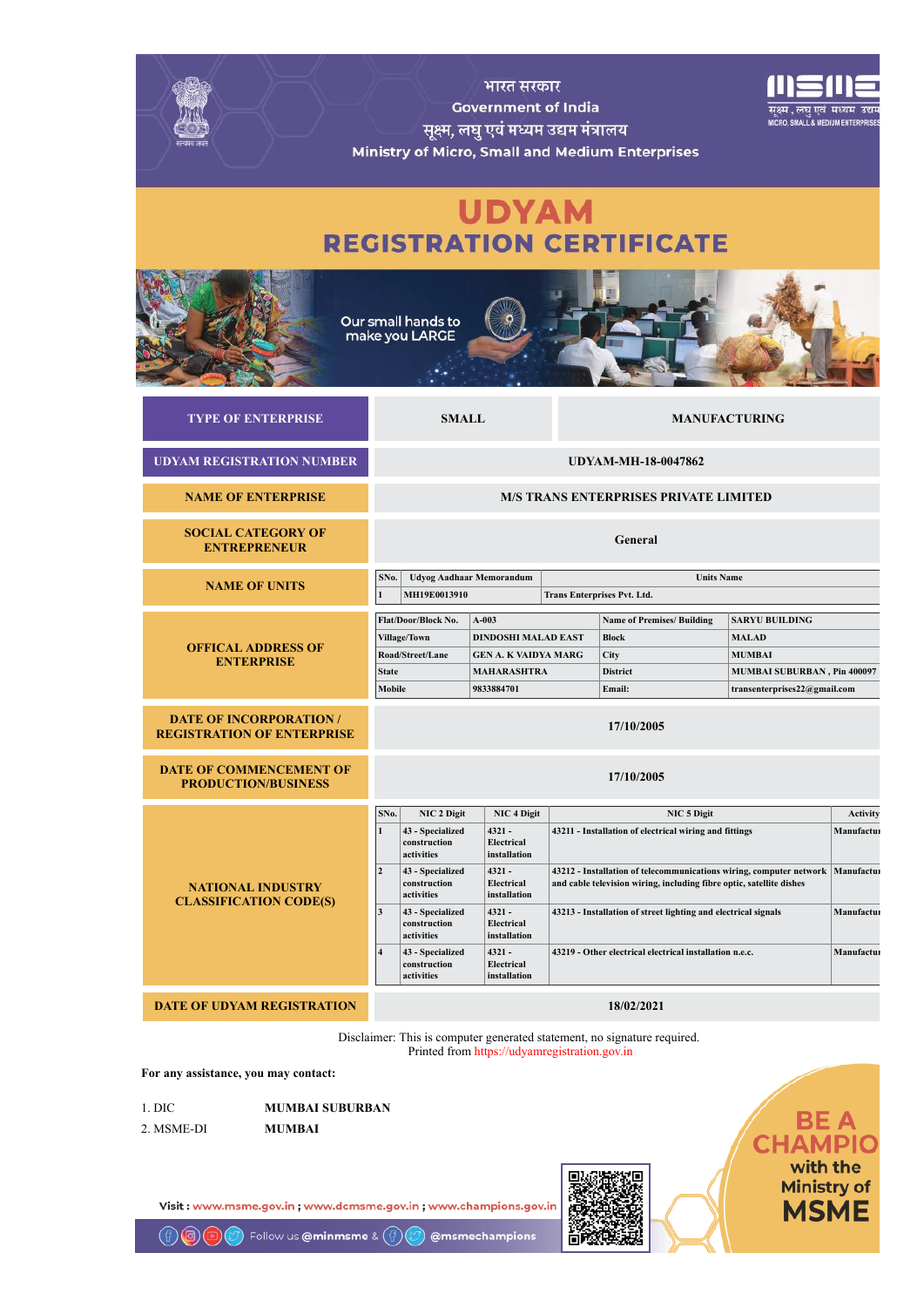

मध्यम उद्यम

**LL & MEDIUM ENTERE** 

Ministry of Micro, Small and Medium Enterprises

# Udyam Registration Number : UDYAM-MH-18-0047862

| <b>Type of Enterprise</b> SMALL |                                                     | <b>Major Activity</b> Manufacturing                   |                                                 |
|---------------------------------|-----------------------------------------------------|-------------------------------------------------------|-------------------------------------------------|
|                                 | <b>Type of Organisation</b> Private Limited Company | <b>Name of Enterprise</b>                             | <b>M/S TRANS ENTERPRISES</b><br>PRIVATE LIMITED |
| <b>Owner Name</b>               | <b>M/S TRANS ENTERPRISES</b><br>PRIVATE LIMITED     |                                                       | <b>PAN AACCT3445R</b>                           |
| <b>ITR</b> for Previous Year    | Yes                                                 |                                                       | <b>ITR Type</b> ITR $-3, 5, 6$                  |
| Do you have GSTIN   Yes         |                                                     |                                                       | <b>Mobile No.</b> 9833884701                    |
| <b>Email Id</b>                 | transenterprises $22@$ gmail.com                    | <b>Social Category</b> General                        |                                                 |
| Gender                          | Female                                              | Specially Abled(DIVYANG) No                           |                                                 |
| Date of Incorporation           | 17/10/2005                                          | Date of Commencement of<br><b>Production/Business</b> | 17/10/2005                                      |

#### Bank Details

|                                           | <b>Bank Name   HDFC BANK LTD</b> |
|-------------------------------------------|----------------------------------|
|                                           | <b>IFS Code   HDFC0000212</b>    |
| <b>Bank Account Number</b> 02122560001340 |                                  |

#### Employment Details

| <b>Male</b> $30$ |  |
|------------------|--|
| Female $ 2 $     |  |
| Other $ 0 $      |  |
| Total $ 32 $     |  |

Investment in Plant and Machinery OR Equipment (in Rs.)

| Written Down Value (WDV) as on 31st March of the Previous Year 2018-19 (A)                                  | 911162   |
|-------------------------------------------------------------------------------------------------------------|----------|
| Exclusion of cost of Pollution Control, Research & Development and Industrial Safety Devices during 2018-19 | 0        |
| Net Investment in Plant and Machinery OR Equipment $[(A)$ - $(B)]$                                          | 911162   |
| Total Turnover (A) during 2018-19                                                                           | 88750112 |
| Export Turnover (B) during 2018-19                                                                          | 4066157  |
| Net Turnover $[(A)-B]$                                                                                      | 84683955 |

## Unit(s) Details

| <b>SN</b> | <b>Unit Name</b>                      | Flat                  | <b>Building</b>                      | <b>Village/Town</b>                      | Block        | Road                    | <b>City</b>                        | Pin    | <b>State</b>       | <b>District</b>                  |
|-----------|---------------------------------------|-----------------------|--------------------------------------|------------------------------------------|--------------|-------------------------|------------------------------------|--------|--------------------|----------------------------------|
|           | Trans Enterprises<br>Pvt. Ltd.        | A-<br>00 <sup>3</sup> | SARYU BUILDING                       | DINDOSHI MALAD<br>EAST                   | <b>MALAD</b> | GEN A.K.<br>VAIDYA MARG | <b>MUMBAI</b>                      | 400097 | MAHARASHTRA        | <b>MUMBAI</b><br><b>SUBURBAN</b> |
|           | <b>Trans Enterprises</b><br>Pvt. Ltd. | A003                  | <b>SARYU BUILDING,</b><br>SUCHIDHAM. | <b>NEAR DINDOSHI</b><br><b>BUS DEPOT</b> |              | A.K.VAIDYA<br>MARG      | <b>MALAD EAST</b><br><b>MUMBAI</b> | 400097 | <b>MAHARASHTRA</b> | <b>MUMBAI</b>                    |

#### Official address of Enterprise

| Flat/Door/Block No. | $A - 003$                   | <b>Name of Premises/ Building</b> | SARYU BUILDING                   |
|---------------------|-----------------------------|-----------------------------------|----------------------------------|
| Village/Town        | DINDOSHI MALAD EAST         | <b>Block</b>                      | MALAD                            |
| Road/Street/Lane    | <b>GEN A. K VAIDYA MARG</b> | City                              | <b>MUMBAI</b>                    |
| <b>State</b>        | <b>MAHARASHTRA</b>          | <b>District</b>                   | MUMBAI SUBURBAN, Pin: 400097     |
| Mobile              | 9833884701                  | Email:                            | transenterprises $22@$ gmail.com |

## National Industry Classification Code(S)

|  | $\vert$ SNo. $\vert$ Nic 2 Digit                                                      | Nic 4 Digit  | Nic 5 Digit                                                                                                                                             | Activity      |
|--|---------------------------------------------------------------------------------------|--------------|---------------------------------------------------------------------------------------------------------------------------------------------------------|---------------|
|  | $\parallel$ 43 - Specialized construction $\parallel$ 4321 - Electrical<br>activities | installation | 43211 - Installation of electrical wiring and fittings                                                                                                  | Manufacturing |
|  | $\parallel$ 43 - Specialized construction $\parallel$ 4321 - Electrical<br>activities | installation | $\parallel$ 43212 - Installation of telecommunications wiring, computer network and cable television wiring,<br>including fibre optic, satellite dishes | Manufacturing |
|  |                                                                                       |              |                                                                                                                                                         |               |